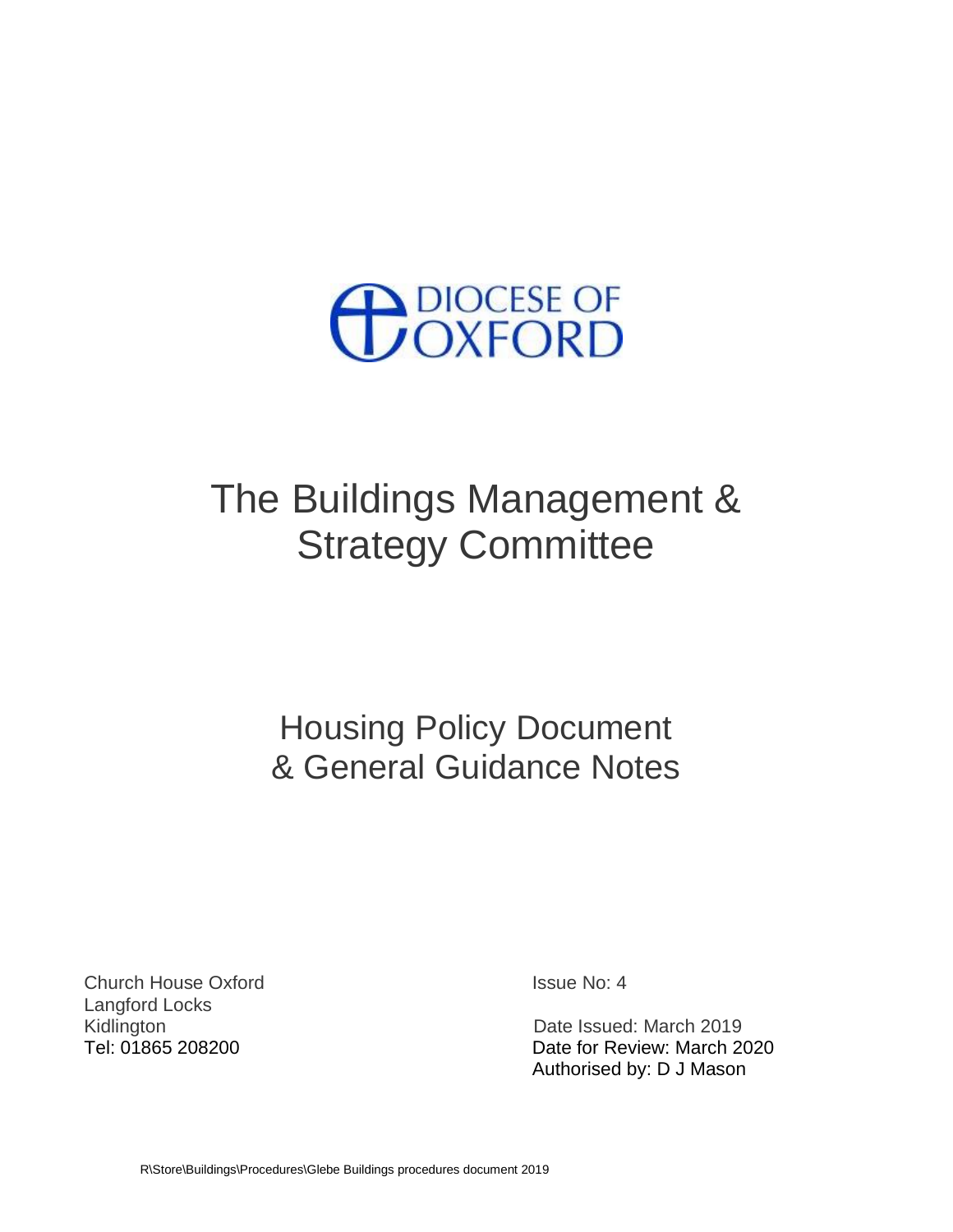# **CONTENTS**

- 2 The Buildings Team
- 3 Aims
- 4 General Housing Policy

|  |  | Background |
|--|--|------------|
|--|--|------------|

- *ii Diocesan Board of Finance Corporate Property*
- *iii Disposal Policy*
- *iv Current Housing Stock*
- *v Common Tenure*
- 5 Maintenance of Houses
- 6 Quinquennial Surveys
- 7 Reactive Maintenance and Urgent Works
- 8 Planned Maintenance Works
- 9 Prioritisation
- 10 Minor Improvements
- 11 Major Improvements
- 12 New Build Housing/Major Refurbishment General Policies
	- *i Introduction*
	- *ii Space Heating and Water Heating*
	- *iii Kitchens and Utility Rooms*
	- *iv Bathrooms and Shower Rooms*
	- *v Floor Coverage*
	- *vi Power Showers*
	- *vii Insulation*
	- *viii Lighting*
	- *ix Double Glazing*
	- *x Roof Space/Storage*
	- *xi TV Aerials/Satellite Dish*
	- *xii Security*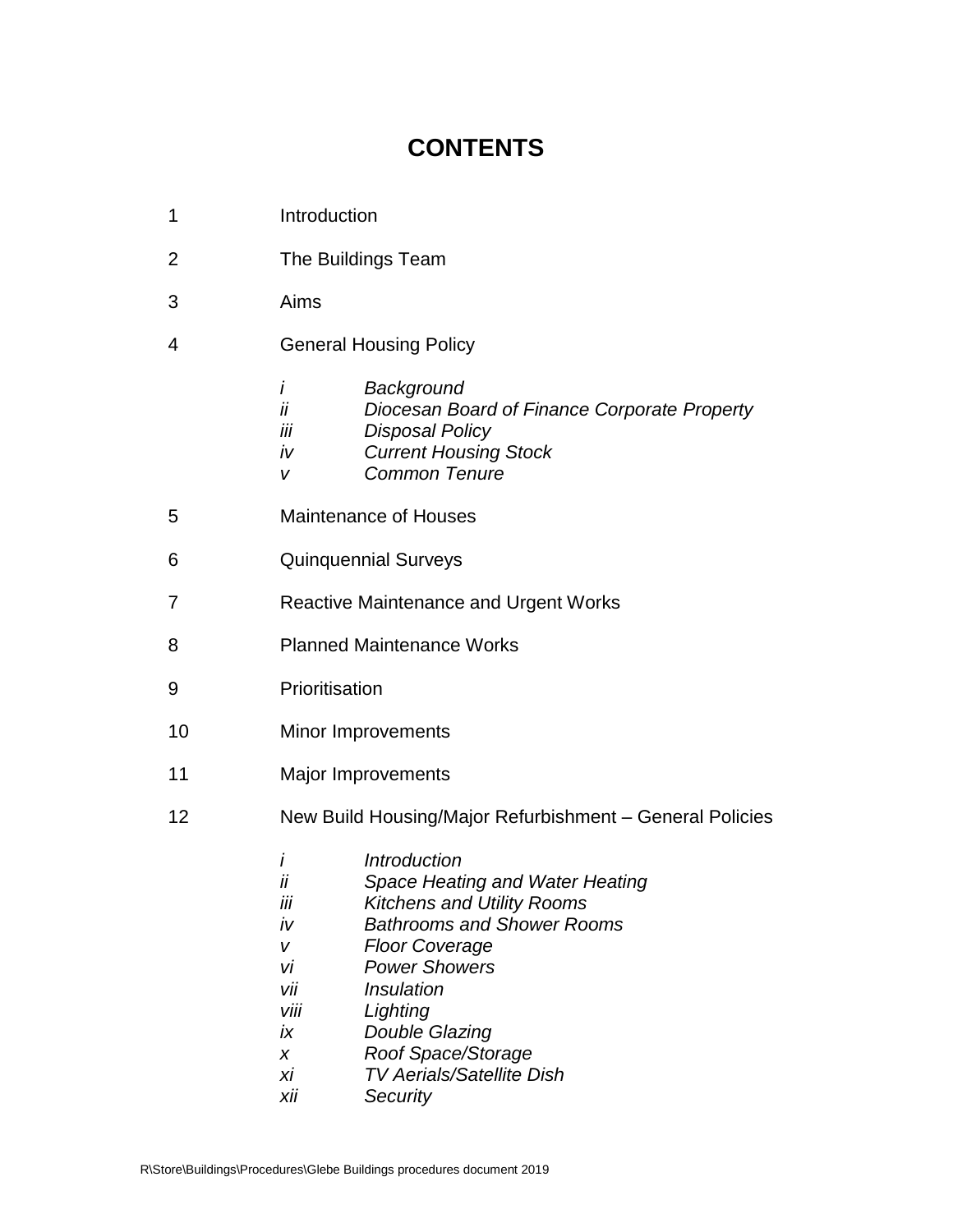| <br>Gardens/Trees/Paths/Patios<br>XIII |  |
|----------------------------------------|--|
|----------------------------------------|--|

- *xiv Garage/Outbuilding Conversions/Alterations*
- *xv Ingoing Decoration Grant*
- *xvi Cooker Grants*
- *xvii Quinquennial Decoration Grants*
- *xviii Conservatories*
- *xix Garden Sheds and Greenhouses*
- *xx Boundaries*
- *xxi Property Insurance*
	- *a. Buildings*
	- *b. Contents*
- *xxii Council Tax and Water Rates Bills*
- *xxiii Leaving a Property*
- *xxiv New Appointments*
- *xxv Moving Allowance*
- *xxvi Telephone and Utility Bills*
- *xxvii Care of Vacant Properties*
- *xxviii Use of Parsonages and Team Vicarages*
- *xxix Assistant Clergy Housing*
- 13 Property Let During Interregnum
- 14 Property Rented in to House Curates-in-Training
- 15 House for Duty Licences to Occupy
- 16 Health & Safety
	- *i Asbestos*
	- *ii Lead in Paint*
	- *iii Electrical Works*
	- *iv Invasive Plants/Hazardous Plants*
	- *v Pest Control*
- 17 Complaints Procedure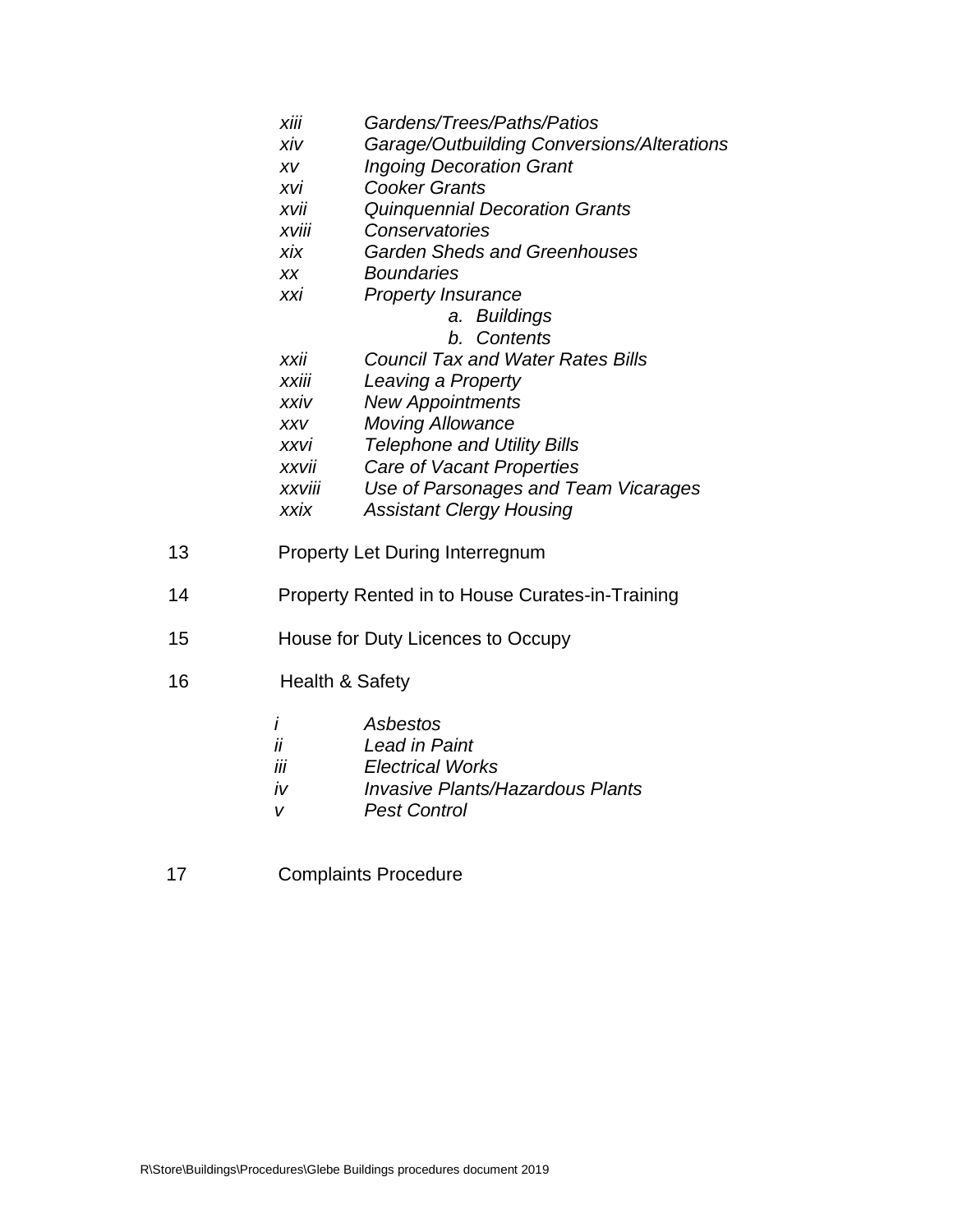# **1 INTRODUCTION**

The Buildings Management & Strategy Committee is a sub-committee of the Bishop's Council which is the executive body of the Oxford Diocesan Board of Finance and has both lay and clergy members. It sets the policy for acquisition, repair, maintenance and disposal of all parsonage houses, team vicarages and houses in the Board of Finance corporate ownership. It manages leasehold corporate property vested in the Board of Finance and redundant churches during the waiting period, but is not responsible for the repair and maintenance of active churches. Its policies are implemented through the Archdeaconry Sub-Committees, which also have lay and clergy membership. The business of the Glebe Committee is reported to the committee. The Director of Glebe and Buildings oversees the operation of the Diocesan Advisory Committee.

#### **2 THE BUILDINGS TEAM**

Listed below are the names/contact details of all members of the Glebe & Buildings team.

| <b>Name</b>         | <b>Job Title</b>                                  | <b>Direct Dial</b> |
|---------------------|---------------------------------------------------|--------------------|
| David Mason         | <b>Director</b>                                   | 01865 208230       |
| <b>Mary Coates</b>  | PA to Director and Property Manager               | 01865 208231       |
| David Mitchell      | Deputy Diocesan Surveyor (Development)            | 01865 208233       |
| <b>Tim Alley</b>    | Assistant Surveyor (Development)                  | 01865 208281       |
| <b>Steve Lester</b> | Assistant Surveyor (Development)                  | 01865 208771       |
| Carole Leary        | Project Co-ordinator                              | 01865 208234       |
| Debbie Perry        | Project Co-ordinator                              | 01865 208223       |
| <b>Tony Kerry</b>   | Deputy Diocesan Surveyor<br>(Property Management) | 01865 208292       |
| Mike Smith          | <b>Building Surveyor (Property Management)</b>    | 01865 208232       |
| Karen Drew          | Admin Assistant (Property Management)             | 01865 208232       |
| Helen James         | <b>Property Manager</b>                           | 01865 208248       |
| Liz Kitch           | Senior Church Building Officer                    | 01865 208229       |
| Sophie Hammond      | <b>Assistant Church Building Officer</b>          | 01865 208228       |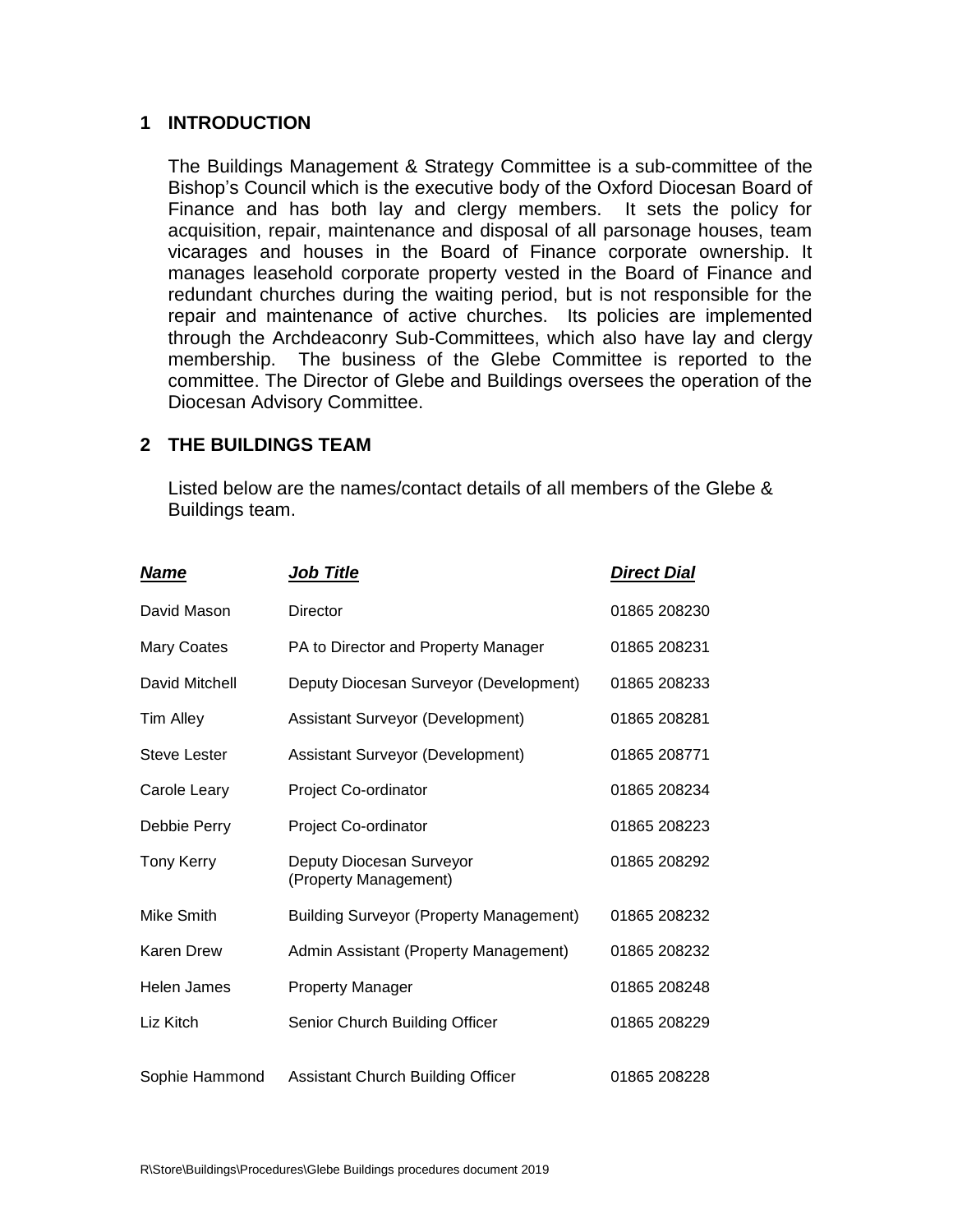| Joel May         | Administrator                     |              |
|------------------|-----------------------------------|--------------|
| Jennie Schillig  | Assistant Church Building Officer | 01865 208753 |
| Hannah Robertson | Assistant Church Building Officer | 01865 208270 |

#### **3 AIMS**

The Buildings Management & Strategy Committee aims to provide accommodation in line with the Church Commissioners 'Green Guide' on parsonage housing. Wherever possible, the ideal house should contain the following:

- Detached house
- 4 bedrooms (3 double)
- A bathroom
- A separate shower room including toilet
- 2 reception rooms (one of  $22 24$  sq m)
- A study of  $18 20$  sq m
- Kitchen and utility room
- Ground floor WC
- Garage

 Ideally, the house should also be energy efficient and economic to run and maintain. The committee aims to cater for other housing requirements including appropriate housing for associate priests and curates-in-training, Area Bishops, Archdeacons and Diocesan officers.

# **4 GENERAL HOUSING POLICY**

#### **i) Background**

The provision of 'Green Guide' parsonages is at the centre of the BMSC policies. Replacements necessary to achieve this are undertaken with the full consultation of clergy, patrons and PCCs. Revenue expenditure for maintenance is directly linked to the parish share and is therefore strictly controlled. The properties which are most expensive to maintain are prioritised within the programme for replacement in due course.

#### **ii) Diocesan Board of Finance Corporate Property**

It is the Board of Finance's policy to own other houses, firstly to meet the needs of personnel with specific accommodation or location requirements and secondly to give flexibility in locating assistant clergy where needed.

In many parishes housing is provided for curates-in-training by the PCC, either through outright purchase, rental, or with Diocesan help. This may be by way of providing a house or, where a parish has some capital, by facilitating the use of Equity Sharing arrangements.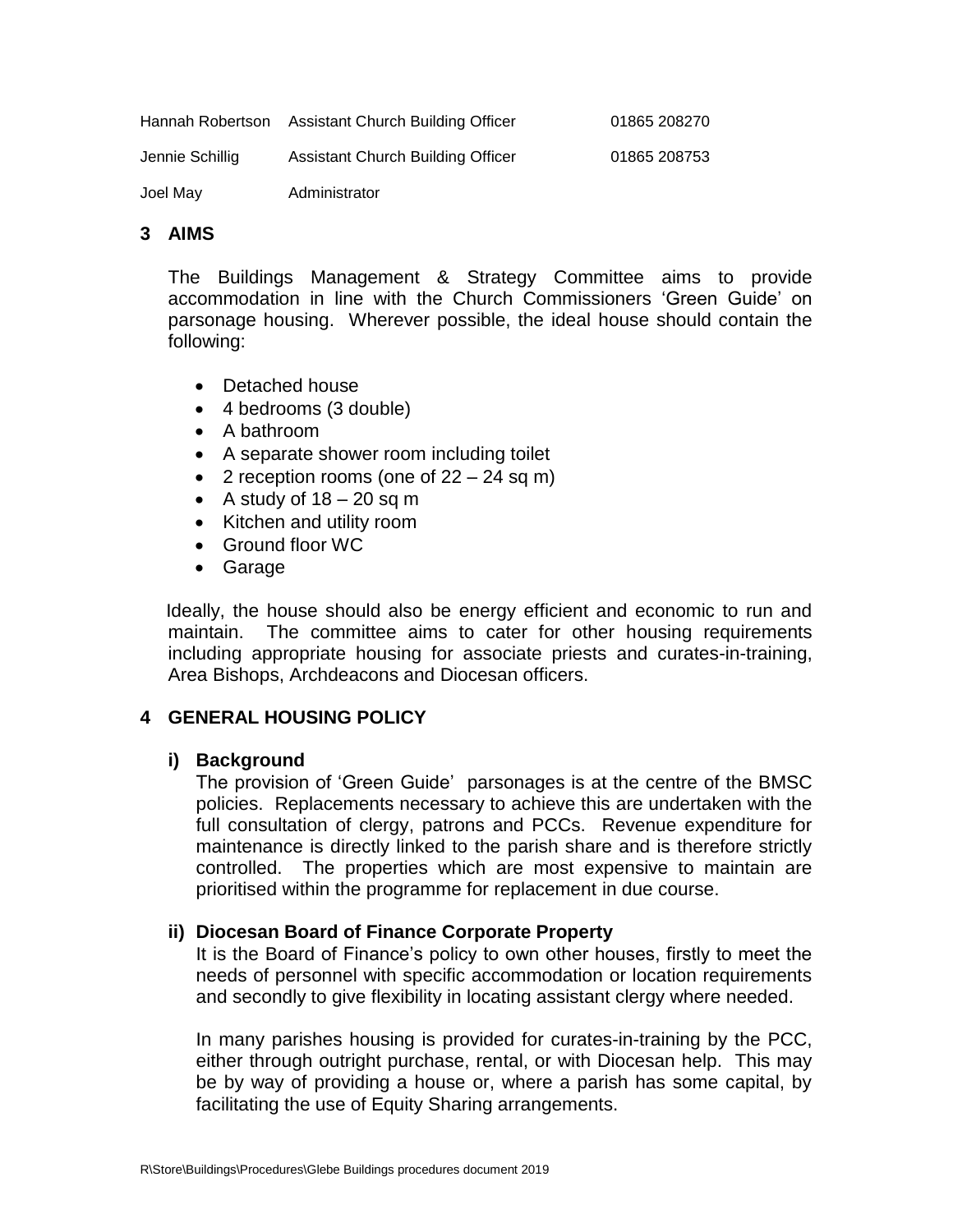Where housing is likely to be needed for only three to four years, rental is favoured over outright purchase.

#### **iii) Disposal Policy**

The committee is required to dispose of all surplus properties at full market value. In certain special circumstances some properties are retained and let.

#### **iv) Current Housing Stock**

There are approximately 380 parsonages and team vicarages and 60 Board of Finance properties at any one time.

Significant improvement has been made to the quality of Diocesan housing. An annual capital programme has enabled this progress to take place, in addition to the policy of replacing housing which does not meet the required standard.

#### **v) Common Tenure**

Policies and procedures relating to 'housing' have been revisited, to reflect the new Ecclesiastical Offices (Terms of service) Measure 2009.

For those clergy who hold their office subject to Common Tenure, the new Ecclesiastical Offices (Terms of Service) Measure and its supporting regulations (2009) confer their rights to housing. The legislation states that this has to be reasonably suitable accommodation for the purpose otherwise referred to as a 'house of residence'. More specifically, it refers to office holders who hold a full-time and sometimes a part–time office for which he/she is entitled to receive a stipend other than the incumbent of a benefice.

Whilst section 4(7) of the new Measure explains the meaning of 'housing provider' in this context and identifies relevant housing providers for office holders under Common Tenure, Regulation 12 and 13 of the same legislation outline respectively the relevant housing provider's duties and right of entry relating to houses of residence.

Similarly, office holders subject to Common Tenure, who are in occupation of a house of residence or other accommodation provided under the new Measure, have duties and responsibilities towards them. These are outlined in Regulation 14.

Please be advised that your entitlement to housing; name of the housing provider as well as the owner of the property for office holders in Common Tenure are specified on your individual Statement of Particulars. Whilst more details about the legislation and its provisions; rights and obligations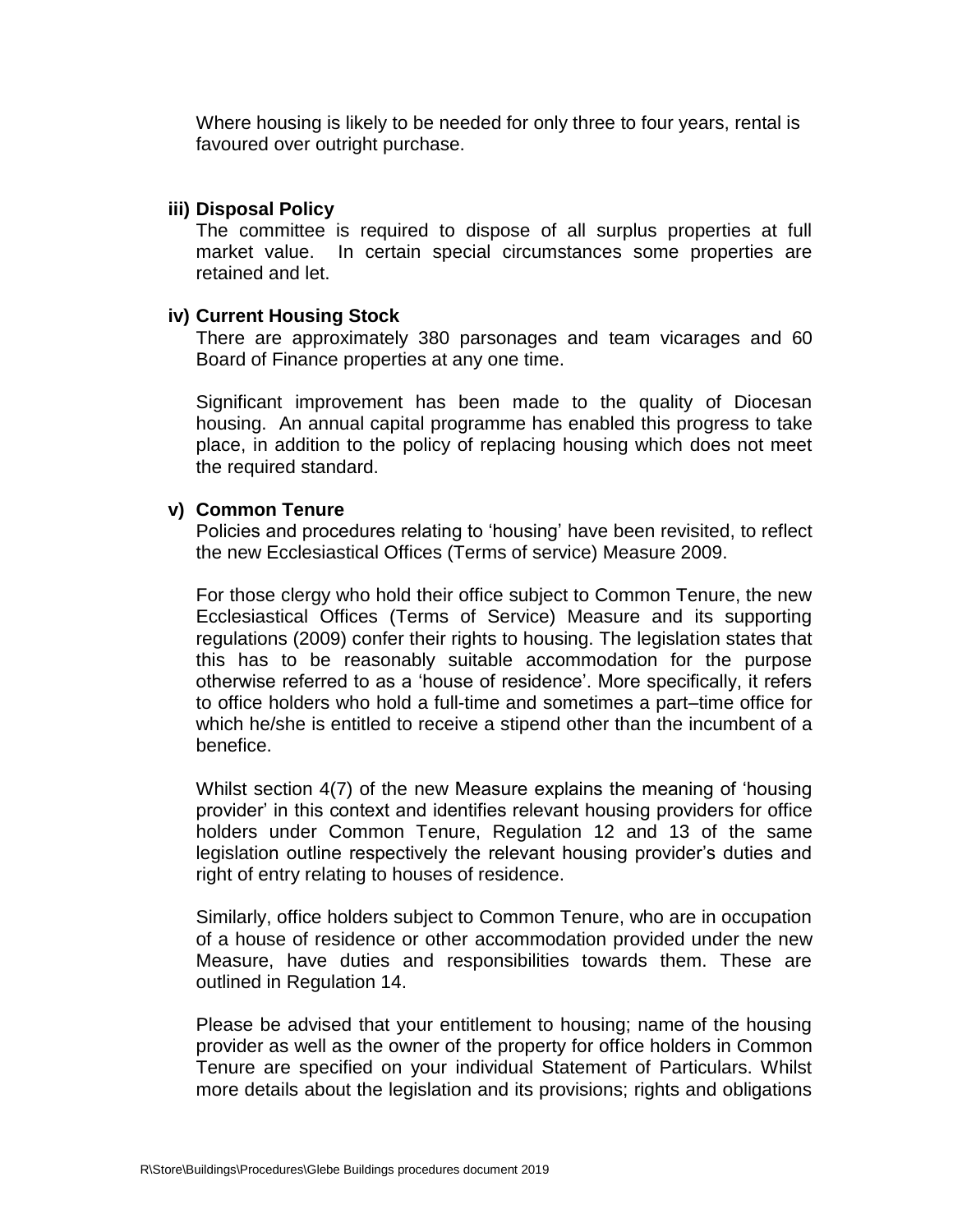of each party and other information are provided in the Diocesan clergy handbook at [www.oxford.anglican.org/clergyhandbook](http://www.oxford.anglican.org/clergyhandbook) .

# **5 MAINTENANCE OF HOUSES**

Maintenance of the houses is the responsibility of the Board, except for internal decorations, garden maintenance (other than mature trees) and flooring (other than wet areas). If there are repairs that need to be undertaken, these are to be put in hand through the Surveyors department. It is necessary to seek authorisation prior to works being undertaken, except in an emergency when the surveyors should be advised at the earliest opportunity. However, occupiers and/or their PCCs are encouraged, whenever possible, to arrange and pay for minor repairs. PCCs should inform the Glebe & Buildings department if they are prepared to help in this way. Occupiers of houses maintained by the diocese are expected to keep them in good order internally and to notify the Glebe & Buildings department or Archdeacon if problems arise (see 7).

# **6 QUINQUENNIAL SURVEYS**

The aim of the five year 'Quinquennial' Survey is to ascertain the necessary maintenance works to each individual property and its surroundings. Brief details are provided below of the Quinquennial process:

- The Glebe & Buildings department maintains a register of Quinquennial inspection dates for each property; these are carried out on a five year rolling programme.
- When a property is due for an inspection, notification is issued by the Diocesan Surveyor to each occupant throughout the year.
- The Diocesan Surveyor will inspect the property to ascertain if any repairs are deemed necessary, both immediately and during the ensuing five years.
- A report is compiled on the general condition of the property following this survey.
- A list of proposed works is prepared and prioritised.
- Any questions arising from the report may, if necessary, be referred to the relevant Archdeaconry Sub-Committee.

# **7 REACTIVE MAINTENANCE AND URGENT WORKS**

Reactive or urgent repairs are works which require immediate attention in order to avoid serious consequences. Essential repairs may be required for the following reasons:

- i There is a danger to the occupants, i.e. a gas leak or electrical fault
- ii There is a danger to the public, i.e. a fallen tree or dangerous wall adjacent to a public footpath.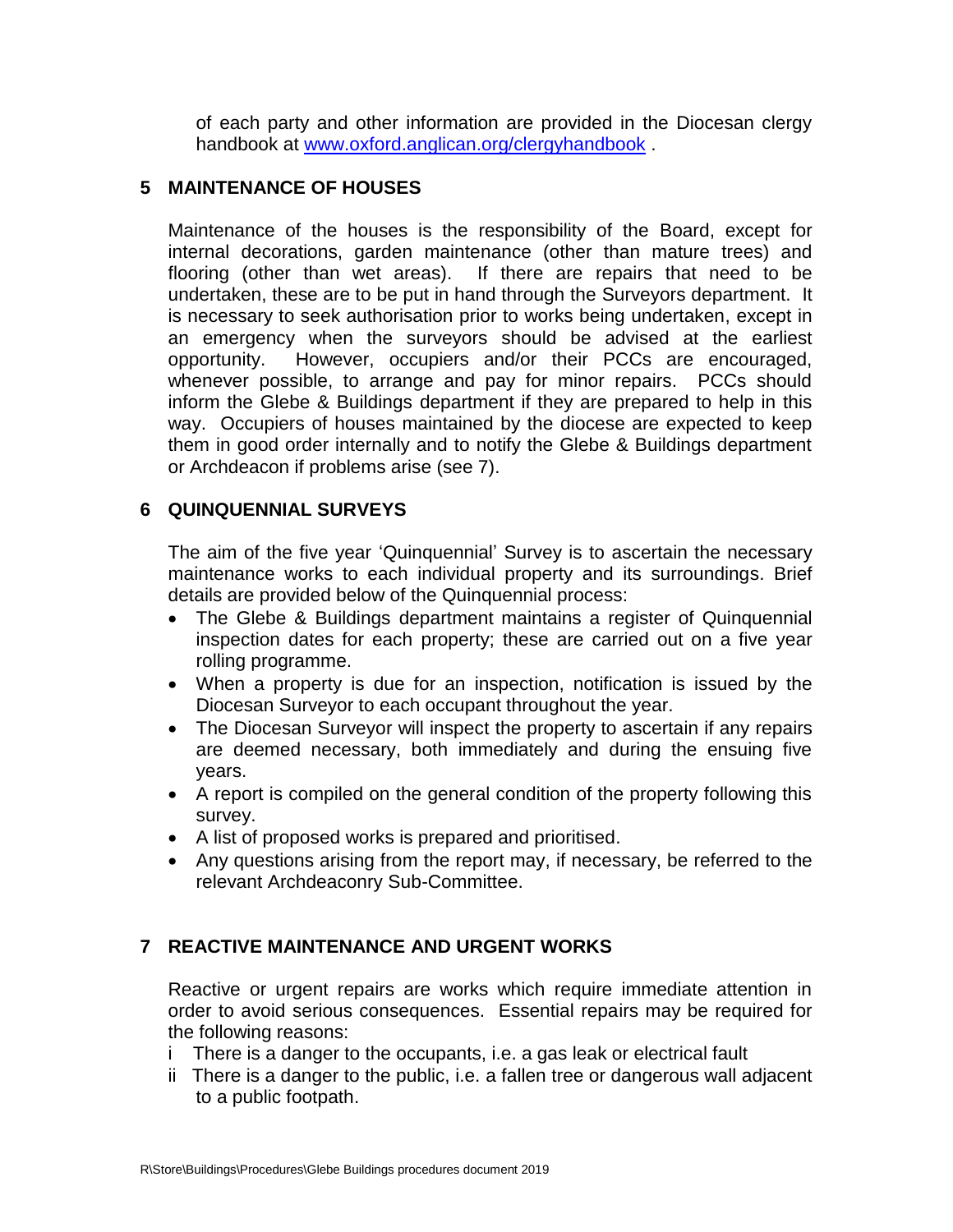- iii The security of the building could be at risk, i.e. a broken window or door which is unable to be locked.
- iv Potential loss of basic service, such as a broken water pipe, central heating boiler failure, leaking pipe work etc.
- v Potential hazard which may result in additional damage to the property and/or its contents, i.e. a leaking pipe, flat roof leak etc.

In the first instance, the Glebe & Buildings department should be contacted immediately on 01865 208235. The Glebe & Buildings department holds a list of approved contractors who are able to attend the same day to rectify faults, however in the event of an emergency outside normal working hours or at weekends/public holidays, the following process should be implemented:

In the event of an emergency out of normal office hours concerning:

- i) Central heating and major plumbing defects (e.g. flooding) contact Uniheat (Oxford) Ltd – tel: 07802 900153
- ii) Electrics (e.g. loss of power to all of property after checking with supplier) contact Giles Eadle 07831 306416
- iii) Blocked drains contact Dyno Rod consult the internet for local branch

At the earliest opportunity, please inform the Glebe & Buildings department of actions taken and any cost incurred will be reimbursed on production of receipts.

# **8 PLANNED MAINTENANCE WORKS**

Each year, a planned maintenance programme is compiled following regular site surveys and visits from Diocesan Surveyors to properties. Usual items to be included within the planned maintenance budget would be window replacements, external decorations, re-roofing works etc. Works are prioritised within the programme according to the budget available and the potential urgency for the work. For example, a boiler replacement would normally take precedence over external decorations which could be postponed until the following year. Although individual properties may have items on the planned programme each year, it is **not guaranteed** that items which appear on the programme will be carried out at that time. There is a balancing act between urgent repairs and planned maintenance repairs, the latter will always be postponed so that the urgent repair can be undertaken.

Planned maintenance is normally discussed at the Archdeaconry Buildings Sub-Committee and any matters arising from this should be discussed with both the Glebe & Buildings department and the Archdeacon.

It is normal practise for the Diocesan Surveyor to notify individuals when there are proposed works on the planned programme for that year, however this is very much budget-dependant. All planned maintenance works will be carried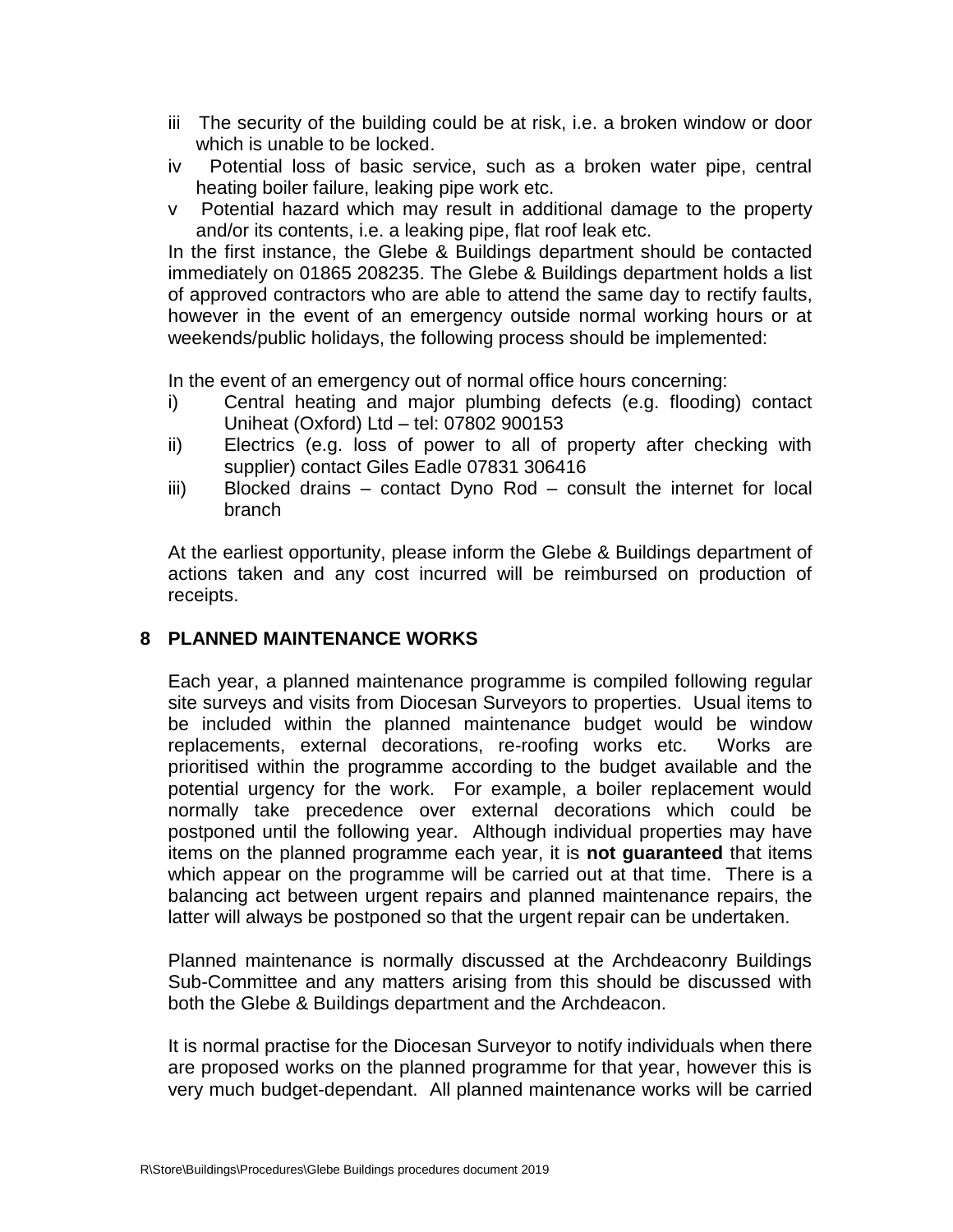out by Diocesan approved contractors, under the direct instruction of the Diocesan Surveyor. Occupants of the individual property will be consulted in full, prior to works being undertaken and wherever possible, potentially disruptive works will be carried out when there is an interregnum or a property becomes vacant to minimise any potential disruption.

# **9 PRIORITISATION**

Works identified to be put forward for inclusion on the proposed planned maintenance programme each year are prioritised using a number of criteria. Where there could be a potential problem for the occupant of the house if an item failed, such as a heating boiler, this would normally become a high priority.

Items such as window replacements may be lower down the prioritisation scale as although they are essential to maintain the fabric of the building, they do not generally cause problems for the occupant of the house as a boiler failure could.

The prioritisation of all planned works is the responsibility of the Diocesan Surveyor in agreement with the Director of Buildings and Glebe.

#### **10 MINOR IMPROVEMENTS**

This type of improvement work is often carried out during an interregnum and may involve internal alterations to provide a more suitable family or work area within an existing dwelling.

Any request for minor improvements should be directed to either the Diocesan Surveyor in the first instance, or the Archdeacon, who would then normally discuss individual requirements before reporting them to the Buildings Sub-Committee meeting for consideration; the Sub-Committee meetings take place three times per year.

# **11 MAJOR IMPROVEMENTS**

Major improvement works are carried out during an interregnum and may include substantial remodelling and extending an existing house in order to bring the house up to 'green guide' standards wherever possible. Works of this nature will need to be agreed by the BMSC and the source of funds agreed with the Planning and Budget Sub-Committee. It should be noted that this type of project can take a considerable amount of time to complete as larger projects are subject to a wide range of Diocesan procedures, legal requirements as well as statutory requirements such as planning and building control approvals.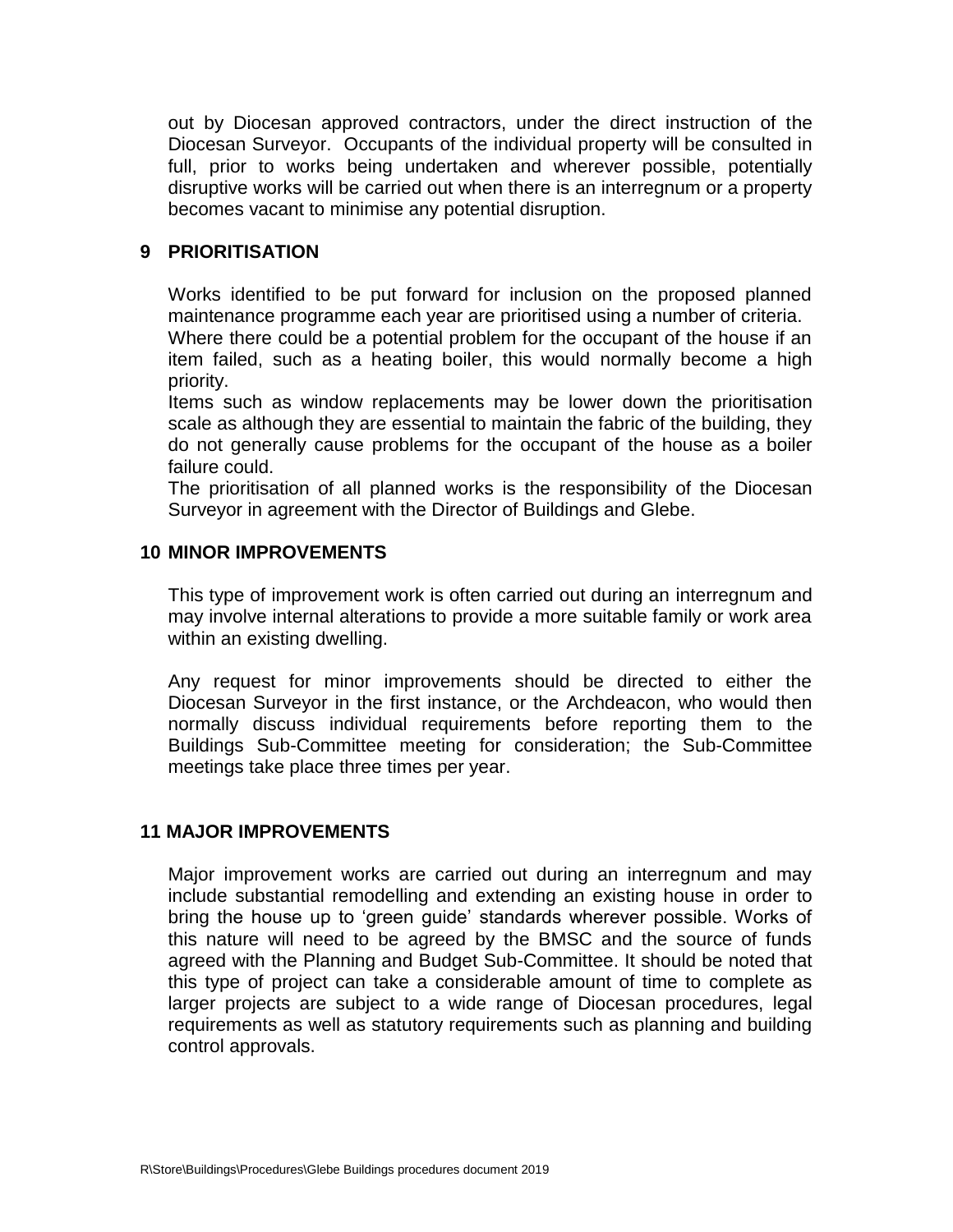#### **12 NEW BUILD HOUSING/MAJOR REFURBISHMENT – GENERAL POLICIES**

#### **i) Introduction**

The Board is constantly trying to refine the housing portfolio to meet the agreed standards of accommodation, location and economy of maintenance with low running costs.

Each year, a number of houses will either be replaced or new ones constructed, depending on the funds that can be generated.

The time scale for achieving new-build solutions can often mean that short-term accommodation has to be provided either by using the existing house (or another nearby) or by renting. The time scale of the planning process can be particularly unpredictable.

#### **ii) Space Heating and Water Heating**

The majority of the Diocesan housing stock is heated using traditional gas boilers with central heating radiators throughout the house. There are a number of houses in mostly rural areas which are heated using oil fired boilers. Each year, there is a programme of central heating upgrades.

# **iii) Kitchens and Utility Rooms**

Where new or replacement kitchen/utility rooms are installed/replaced, the kitchen units will be from the standard Howden kitchens range. A standard Shaker style kitchen has been adopted in recent years, along with worktops from the standard laminate range; high gloss, wood strip and granite worktop options will not be available. Stainless steel kitchen sinks will be provided, usually with a 1½ bowl sink option in the main kitchen, fitted with a monoblock mixer tap or twin pillar taps within the utility room. Tiled splash backs will be installed above the worktops. These will be from the standard range provided by Johnson Tiles, a choice of four different colours will be available (but not to be mixed). Space and services will be provided for a dishwasher, if required, 'fridge and cooker point. Dependant on the services to the house, the cooker point **may** be supplied with both gas and electric for use with a dual fuel cooker. Space will also be provided for a 'fridge and in certain conditions, space for an upright 'fridge/freezer may possibly be provided, depending on the layout of the kitchen. A range of wall units are normally provided, these will be from the standard range from Howden Joinery and will not include decorative pelmets or under cabinet lighting. If there is sufficient space within the utility room, it is normal practise to include provision for a washing machine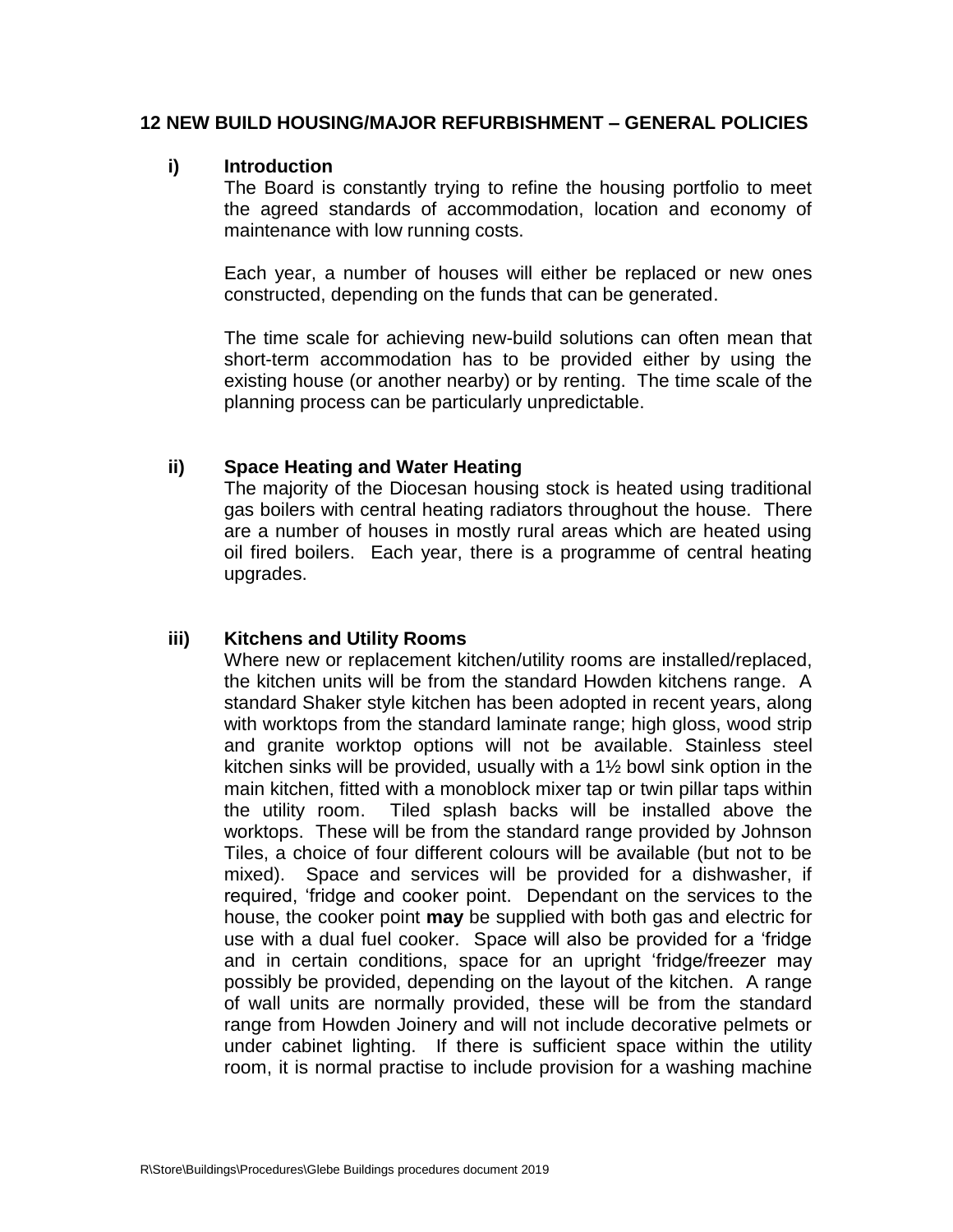and tumble drier with external vent, dependant on the type of tumble drier.

# **iv) Bathrooms and Shower Rooms**

The sanitary ware to be installed in all new bathrooms and showers will be white in colour. If shower cubicles are installed during refurbishment works, they will be finished with ceramic wall tiles, with a selection being made available from up to four different colours from the Johnson Tiles standard range (not mixed). With the recent improvements in the design of sanitary ware, it is current policy to install ultra low-flush WCs wherever possible, mixer taps and low capacity washbasins to minimise the use of water in line with the Diocesan policy on energy savings and recent legislation introduced to cut water consumption. In new build housing and major refurbishment which includes electrical re-wires, there will be provision for a mirror light incorporating a shaver point. Bathroom and shower fixtures and fittings, including mirrors, shelving, etc. will not be supplied or installed by the Board.

# **v) Floor Coverings**

In new/refurbished houses, the Board will install the following floor coverings:

- All wet areas i.e. shower room, bathroom, kitchen and utility room will be fitted with Novalon cushion vinyl flooring. There will be a selection of up to six different styles and colours to choose from.
- Where **new** housing includes a concrete floor finish, carpet and underlay will be installed by the Board with a selection of up to eight different plain carpet colours. It is not Diocesan policy to install wood-strip flooring, laminate flooring or ceramic tiles in their properties.

# **vi) Power Showers**

The standard shower mixer specified by the Board is a 'Mira Excel' shower mixer valve or an electric shower. Shower water pressure is dependent on the type of system installed and the location of water tanks. In line with the Diocesan policy on energy and water consumption, the Board will not install additional pumps on shower systems to boost water pressure.

# **vii) Insulation**

All properties within the Diocese have loft insulation installed to provide a minimum depth of 200mm. There has been an ongoing programme of insulation improvements in recent years and all new build and major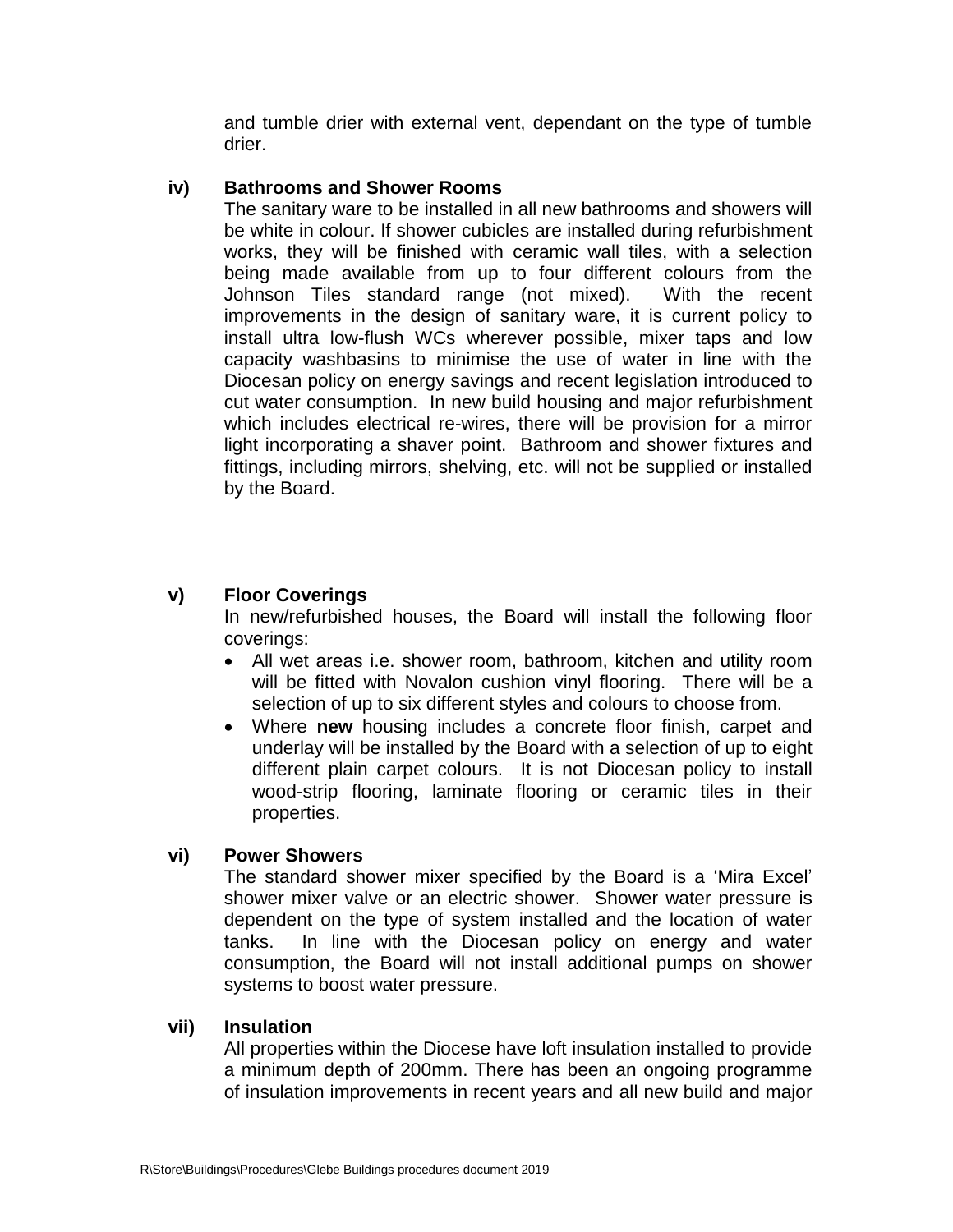refurbishment of houses include upgrading or increasing insulation within the roof void to a depth of at least 275mm (11") to comply with current building regulation requirements. The majority of properties also incorporate insulated cavity walls, which further improves energy efficiency. Whenever a new house is purchased, the insulation is checked within the roof space and if felt to be inefficient, is placed on the programme for improvement.

#### **viii) Lighting**

The use of halogen/recessed spotlight type lighting is **not** supplied by the Board as this type of light fitting is highly inefficient. Wherever possible on new-build and major refurbishment projects, low energy lighting or LED lighting will be installed. External floodlights will not be installed unless they are fitted with LED light fittings and switched by either timer control or movement detector.

# **ix) Double Glazing**

Each year, there is a programme of double glazing/window improvements throughout the Diocese. The Buildings Committee has been committed to upgrading windows and supplying and installing double glazing wherever possible throughout the housing stock. The prioritisation of window improvements or replacement will be carried out by the Diocesan Surveyors based on the following criteria of: age, condition, location etc.

# **x) Roof Space/Storage**

The majority of Diocesan property incorporates roof space storage, either in the main dwelling or within the garage. The occupant is requested not to store excessive quantities or weight within the roof space, as this could cause structural problems in due course. In new build housing, a limited amount of boarded loft space storage area will be provided. It is not the policy of the Board to provide loft boarding facilities within existing properties. When leaving a property you are requested to ensure that all roof spaces are **completely** emptied.

#### **xi) TV Aerials/Satellite Dish**

TV aerial outlets will be included in the main living room, kitchen and bedroom in new build housing and wherever a complete re-wire is carried out. It is not Diocesan policy to replace or provide TV aerials for anything other than new build housing.

Satellite dishes are the responsibility of the occupant and it should be noted that although there is currently no policy against the installation of a satellite dish, it is the occupant's responsibility to check that planning permission is not required (it usually is in conservation areas) and that the equipment is removed when leaving the property.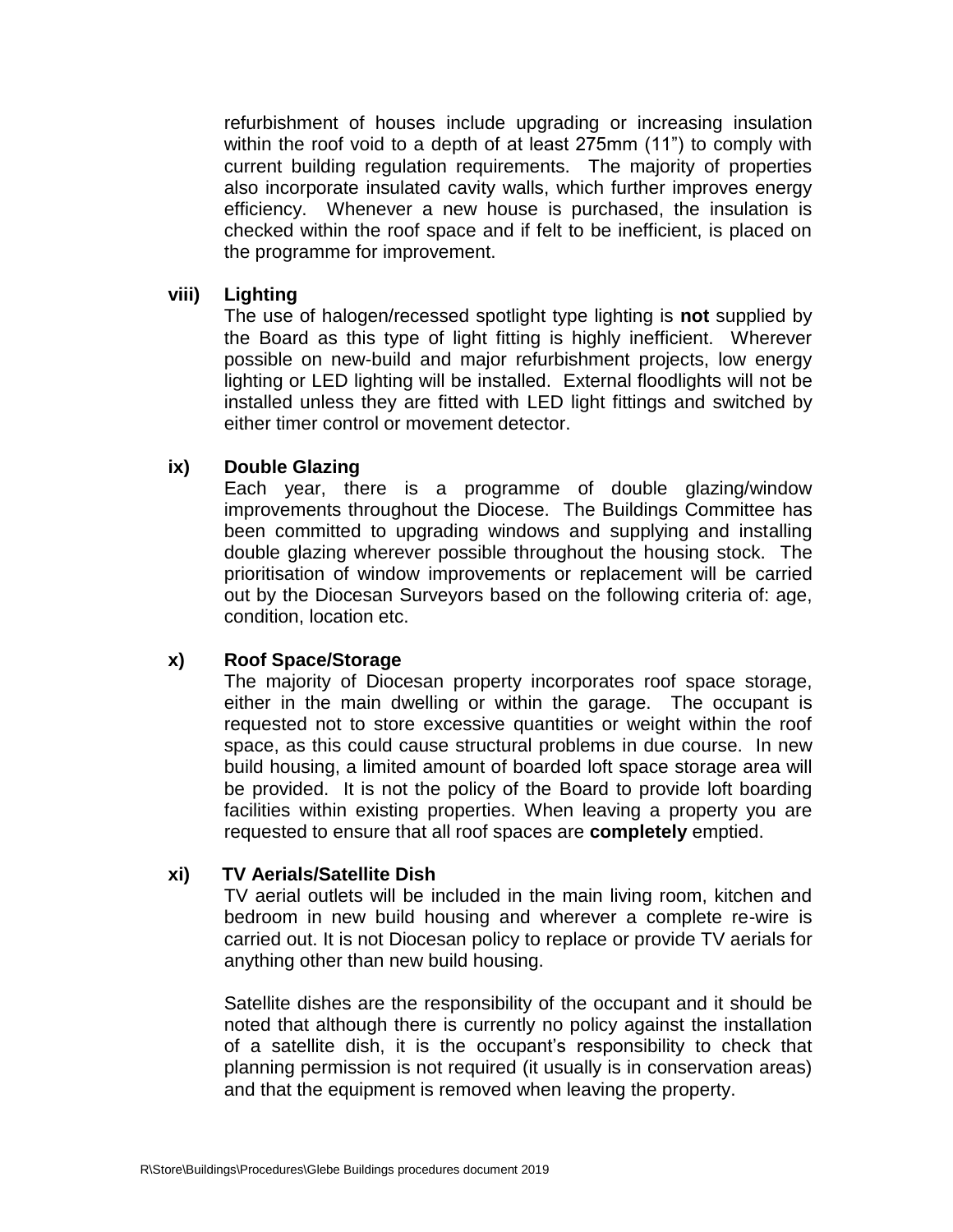# **xii) Security**

It has been found increasingly necessary for parsonages and team vicarages to be provided with additional security measures. Provision of security lighting and burglar alarms are met by the Board of Finance, as are ongoing maintenance and monitoring charges of the systems. Requests for new installations should be made to the Diocesan Surveyor.

It is important that clergy fully familiarise themselves with the operation of security systems as they will be responsible for call-out charges as a result of accidental 'false alarms' and could result in losing Police response.

Clergy are encouraged to leave a spare key with a Churchwarden or neighbour during their occupancy. On vacation of the property, keys should be held locally and the Buildings department should be informed as to who holds the keys.

#### **xiii) Gardens/Trees/Paths/Patios**

The upkeep and maintenance of gardens, other than hard surfaces, is the responsibility of the occupier. Depending on site conditions, new build housing will usually include a path around the entire perimeter of the new house, as well as a small patio. It is not Diocesan policy to provide additional paving areas or paths in existing properties.

The maintenance of substantial trees is undertaken by the Board under the direction of the Diocesan Surveyor. It should be noted that many of the trees within the boundaries of existing properties throughout the Diocese are protected with Tree Preservation Orders or may be situated within conservation areas where special approval will need to be sought prior to any work being undertaken. If the occupier of the house is in any doubt as to the condition of a tree or the need to require permission to carry out any tree works, they should contact the Diocesan Surveyor.

# **xiv) Garage/Outbuilding Conversions/Alterations**

No alterations may be made to houses without reference to the Diocesan Surveyor. Occupiers wishing to make improvements at their own expense must submit proposals to the relevant Archdeaconry Buildings Sub-Committee. Planning and Building Control approval for alterations may need to be sought, the cost of which will be met by the occupant of the house.

#### **xv) Ingoing Decoration Grant**

Prior to the new occupier of an existing house moving in, the Diocesan Surveyor will carry out an 'ingoing' survey. If deemed appropriate, the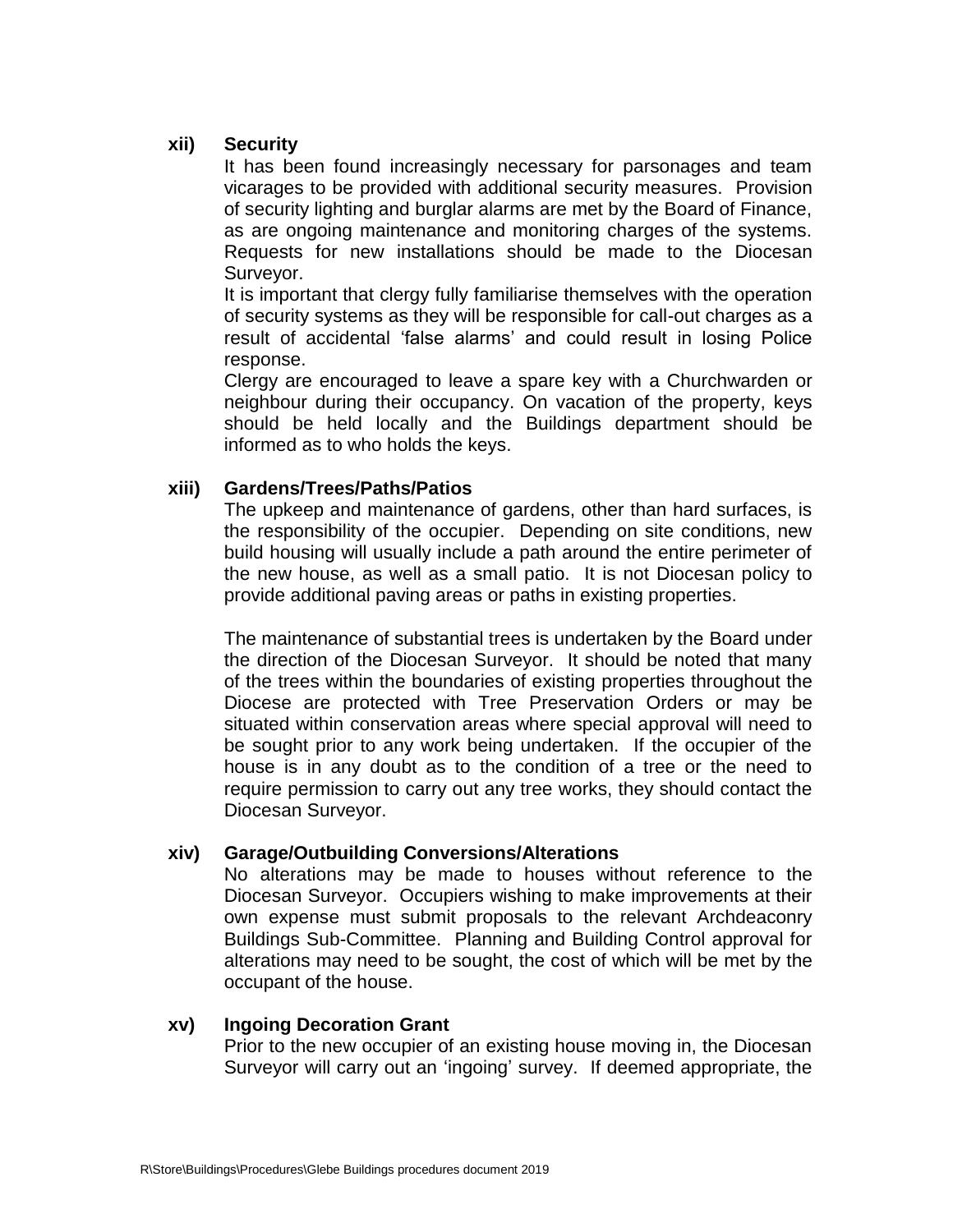Diocesan Surveyor is able to offer a discretionary decoration grant of up to £1500 and will be reimbursed upon production of receipts.

#### **xvi) Cooker Grants**

Cookers are not provided in any of the properties managed by the Glebe & Buildings Committee. However, a cooker grant of up to £300 or half the cost, depending on which is the lesser sum, is available towards the purchase of a cooker to priests moving into the Diocese upon application to the Diocesan Surveyor. The cooker, once purchased, is the property of the occupier of the house, who is then responsible for its maintenance and is **required to remove it from the property** when vacating.

# **xvii) Quinquennial Decoration Grants**

General internal decorations are the responsibility of the occupier. However, a grant of up to £500 is available at the time of the Quinquennial Survey and reimbursement will be made upon production of receipts. The occupant would be able to make claims for decorating materials within the amount agreed at any time during the following five year period.

#### **xviii) Conservatories**

Due to the uncertainty of ongoing maintenance requirements, it is not Diocesan policy to purchase houses which include a conservatory or to support requests for conservatories to be installed on existing dwellings.

#### **xix) Garden Sheds and Greenhouses**

The Board is not responsible for the upkeep of garden sheds, summerhouses, greenhouses etc that are in the garden. The responsibility for the upkeep lies with the occupier.

#### **xx) Boundaries**

The Board is responsible for the boundaries where the liability rests with the Diocese. The Board is not responsible for making the boundaries 'dog proof' to prevent the occupier's pets escaping. If works are required to the boundaries, then permission will be required from the Diocesan Surveyor.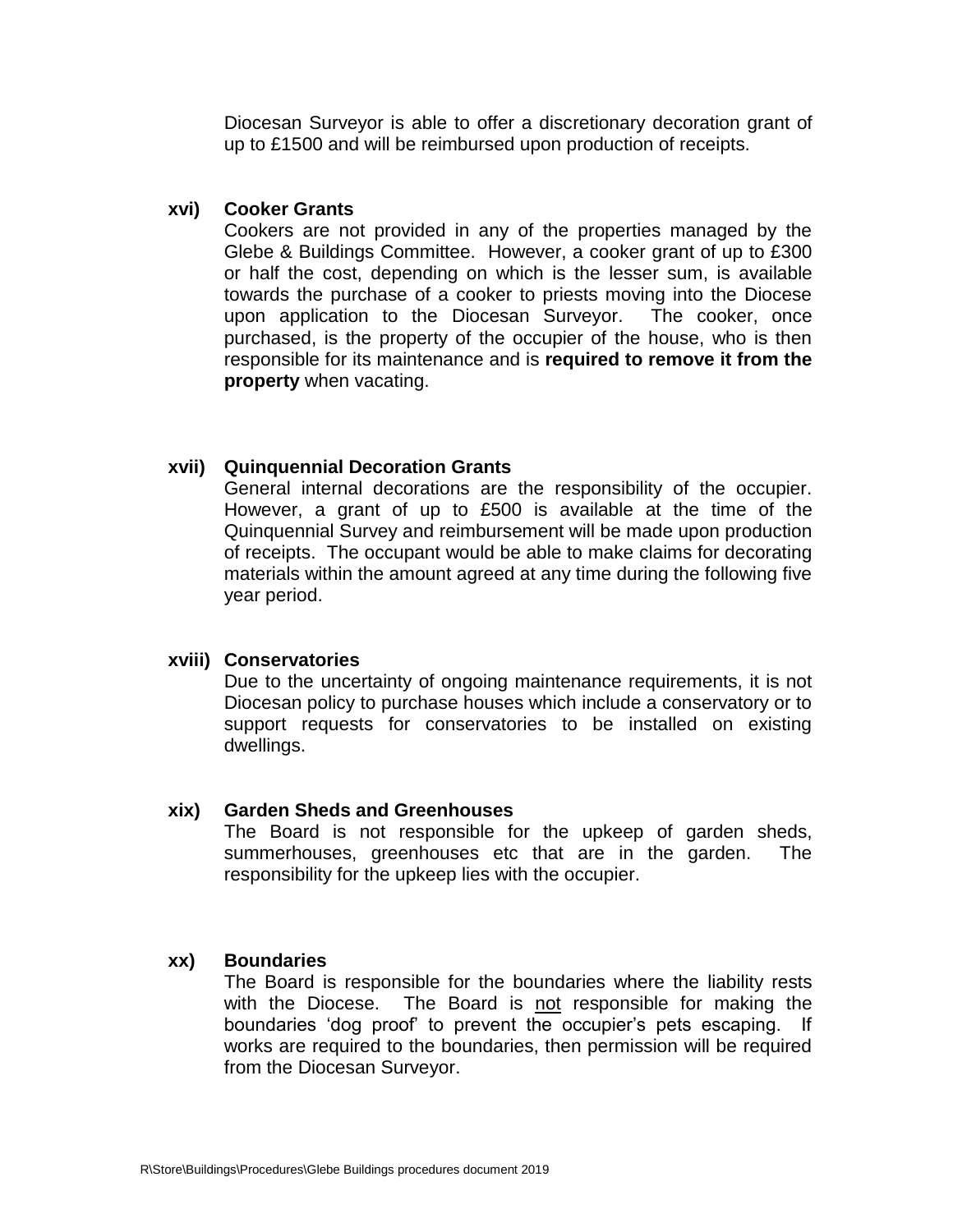#### **xxi) Property Insurance**

#### *a) Buildings*

Property insurance covers damage to the structure as a result of fire, accidental breakage, storm, flood, impact or vandalism and is the responsibility of the BMSC. Any incident should be immediately reported to the Surveyor, so that the necessary claim can be made. There is a £250 excess on any claim.

#### *b) Contents*

House contents insurance should be arranged by the occupier and should include cover for greenhouses and sheds where provided by the occupier.

Clergy are recommended to ensure that their house contents policy includes cover for any liability arising out of the need to use the house as a base in the execution of their duties.

Similarly, PCCs are recommended to take out liability cover for parochial activities taking place in or around a house.

# **xxii) Council Tax and Water Rates Bills**

Generally, these will be met by the Diocesan Board of Finance. In the event that a property has been rented in to house a curate-in-training, the expectation is that parishes will pay for council tax and water rate charges.

#### **xxiii) Leaving a Property**

When a property becomes vacant, local Churchwardens are asked to inspect the property once a week and to report any issues to the Diocesan Surveyor.

Four to six weeks before vacating, the Diocesan Surveyor will arrange a visit to assess the property for letting and to check on its general condition. It is the occupier's responsibility to keep the interior of the house in good decorative order and to ensure that the property is left clean and tidy, clear of all rubbish and unwanted furnishings. Any belongings which are left in the main house or outbuildings after vacating the property will be cleared on instruction from the Diocesan Surveyor. **If costs are incurred carrying out this process, reimbursement will be sought from the previous occupier of the house.** Although grass will be cut when necessary after vacating, it would be beneficial to all parties if the garden is left in a generally tidy and tended condition.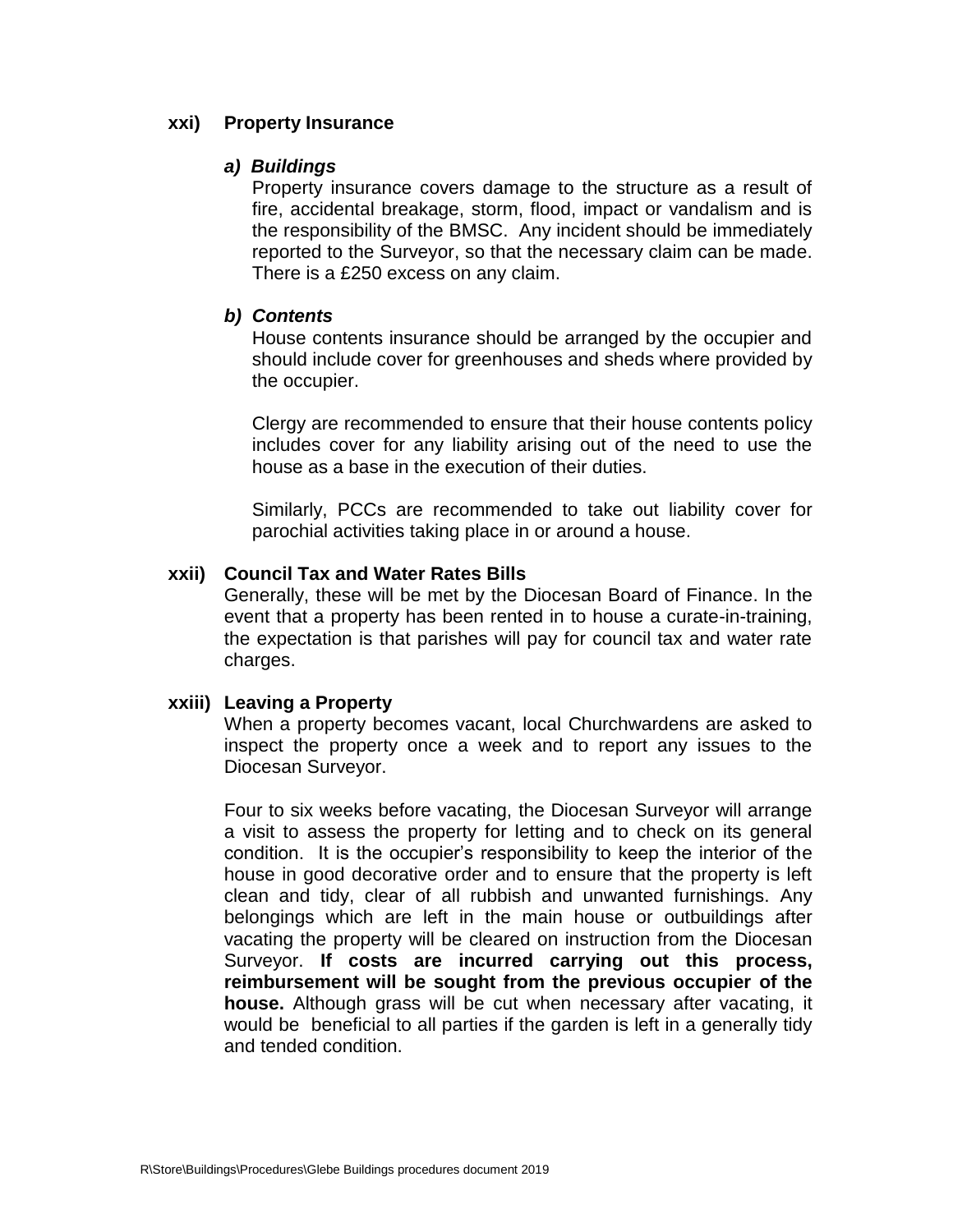#### **xxiv) New Appointments**

Newly appointed priests will be directed to the Diocesan Surveyor who will then make an arrangement to inspect the house. A grant towards initial internal decorations will then be agreed and any possible future improvements discussed. Sometimes at an interregnum the opportunity is taken to do minor improvements where time permits.

#### **xxv) Moving Allowance**

This Board, in common with others, meets the full cost of removal expenses. More information is obtainable from the Stipends Administrator at Church House Oxford.

#### **xxvi) Telephone and Utility Bills**

#### *Telephones*

Whilst the property is occupied, liability falls with the occupier for the payment of telephone bills. During a vacancy, the telephone is either disconnected or the account put in the name of a member of the PCC.

#### *Utility Bills*

During the time that an incumbent occupies a property, the liability falls to the incumbent for the payment of gas and electricity charges. However, **as a general rule**, when a property is vacant and unfurnished, the liability for payment of standing charges falls to the Board.

# **xxvii) Care of Vacant Properties**

Parochial help, particularly from the churchwardens in respect of the following, is always greatly appreciated:

- 1 Notify the Glebe & Buildings Department at Church House Oxford as to who holds the keys.
- 2 Ensure that the meters are read.
- 3 Churchwardens are requested to check weekly that all doors, windows and outbuildings are secure and notify the Glebe & Buildings Department and Police immediately if there is any sign of forced entry or vandalism.
- 4 Wherever possible, churchwardens are asked to keep an eye on gutters and outside drains regularly to ensure that these do not become blocked, causing potential flood damage.
- 5 Please do not allow the house or grounds to be used for any parish purposes, without the consent of the Diocesan Surveyor. It should be noted that insurance on unoccupied houses is limited and could be invalidated by parochial use of a vicarage or rectory during an interregnum.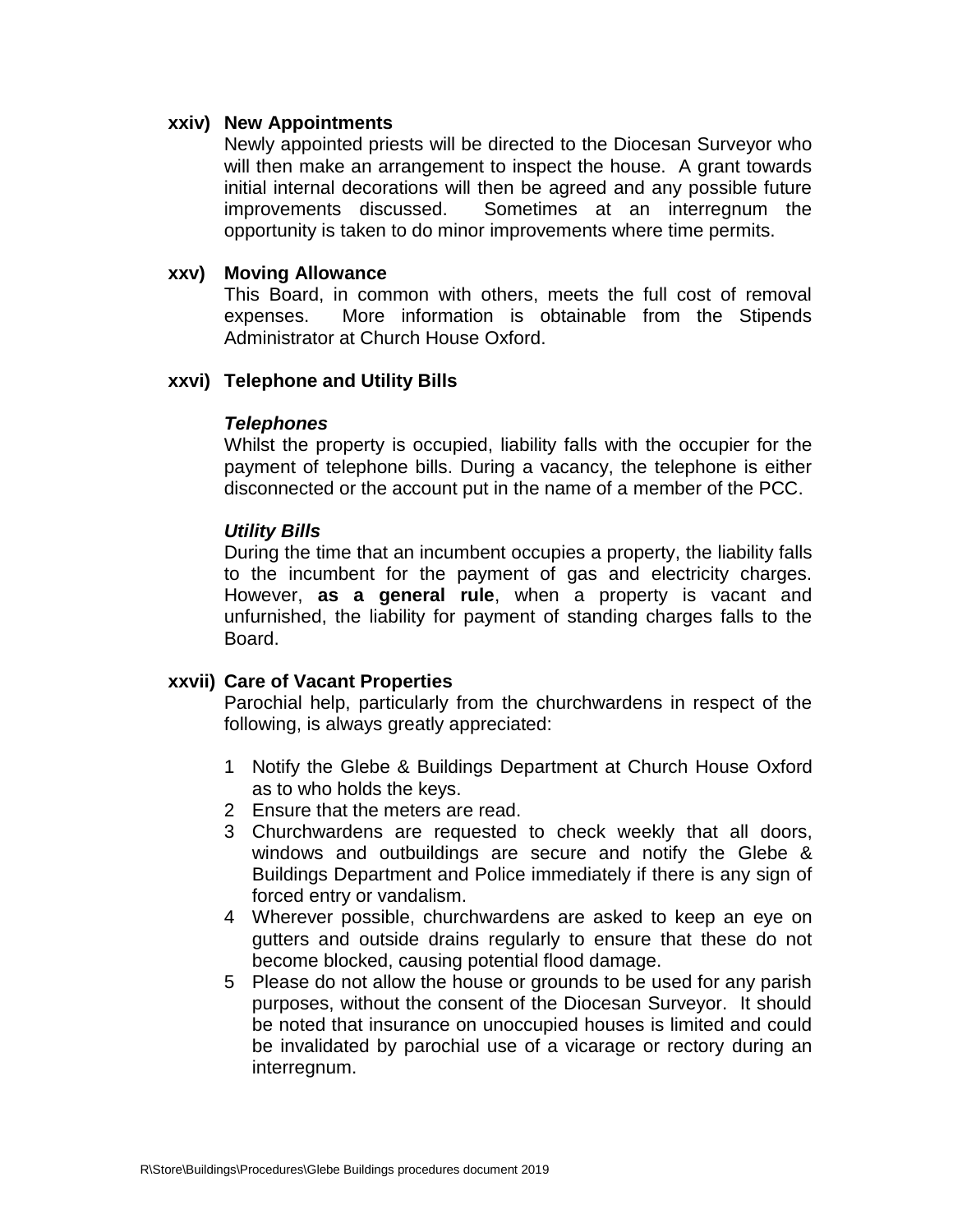- 6 Any PCC which uses a house during an interregnum does so at their own risk and by doing so, automatically indemnifies the Board against any damage or insurance claim, such as public liability, fire etc. The PCC will also be responsible for payment of all utilities, council tax and water charges.
- 7 If interviews are held and no appointment is made, please inform the Diocesan Surveyor and provide details of further interviewing arrangements.

#### **xxviii) Use of Parsonages and Team Vicarages**

Occupants of parish property are asked not to sublet any part of the house, allow use of any outbuildings by the Parish or any other body, or grant any rights of way across the grounds without consulting the Director of Glebe & Buildings. Past experience has shown that this may cause serious pastoral or legal problems in the future. An occupational agreement is available on request from the Director of Glebe & Buildings for those wishing to sublet part of their house.

#### **xxix) Assistant Clergy Housing**

Housing for assistant clergy may be provided by the Board of Finance, the PCC or the occupier.

The Board of Finance will only maintain properties under its ownership.

# **13 PROPERTY LET DURING INTERREGNUM**

It is Diocesan policy that wherever possible, vacant property is let during an interregnum. By letting property it ensures that premises are secure during a vacancy as well as generating valuable income for the Board, helping to keep Parish Share at a reduced level/lower level than if the property remained unoccupied.

When it has been established that property may be let, arrangements are made by the Property Manager to place the property on the market with letting agents in order to identify suitable tenants. Regular visits are made by the Property Manager during the ensuing tenancy to check conduct of tenants and condition of property.

At the end of the tenancy, arrangements are made to return keys to the Churchwardens in readiness for occupation of the property by the newly appointed member of clergy.

# **14 PROPERTY RENTED TO HOUSE CURATES-IN-TRAINING**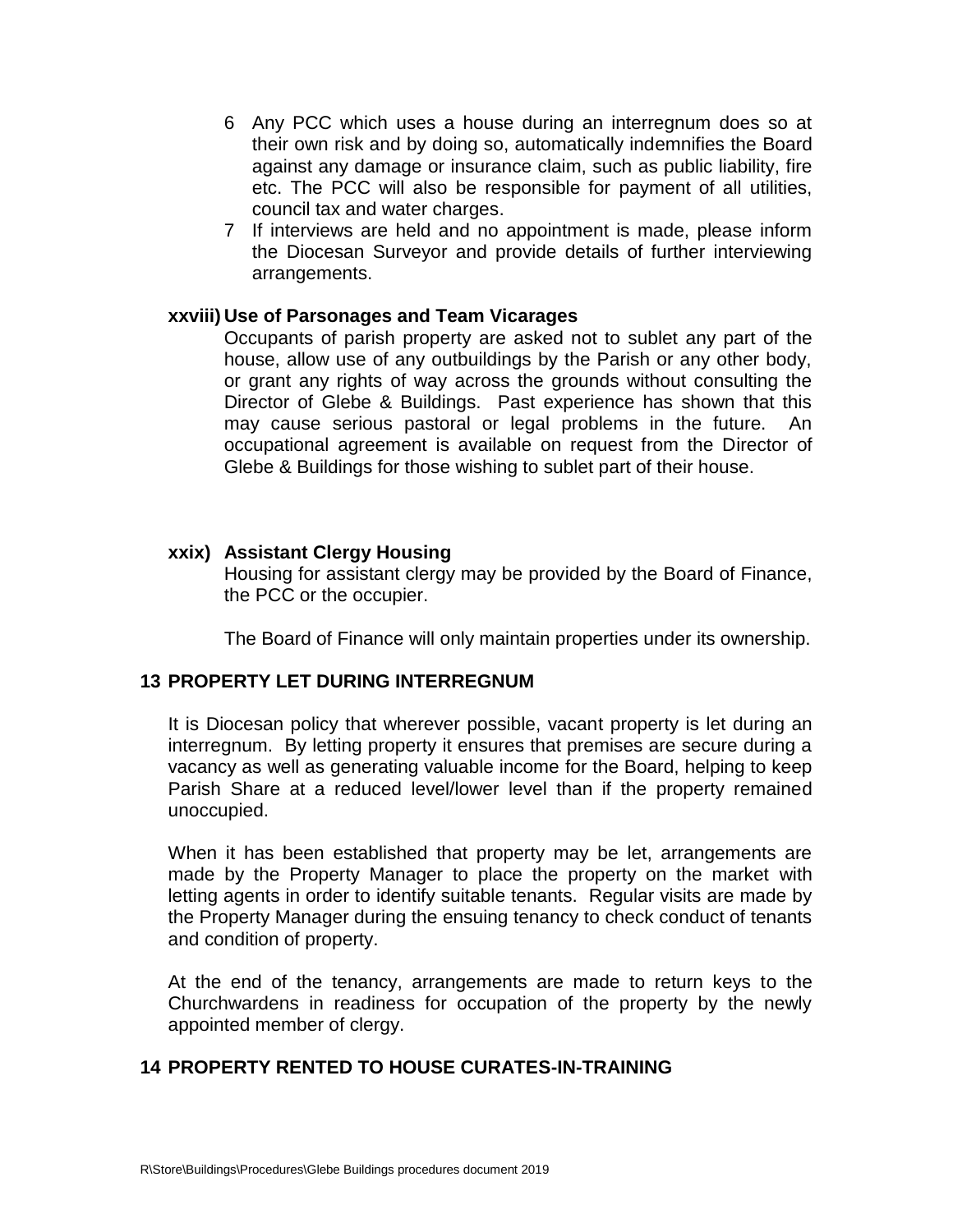If there is no parish owned property within parishes to accommodate curatesin-training, Diocesan policy is to rent in property to house curates placed for training purposes. Most parishes are expected to cover the cost of accommodation but those needing financial support should apply to the Diocese.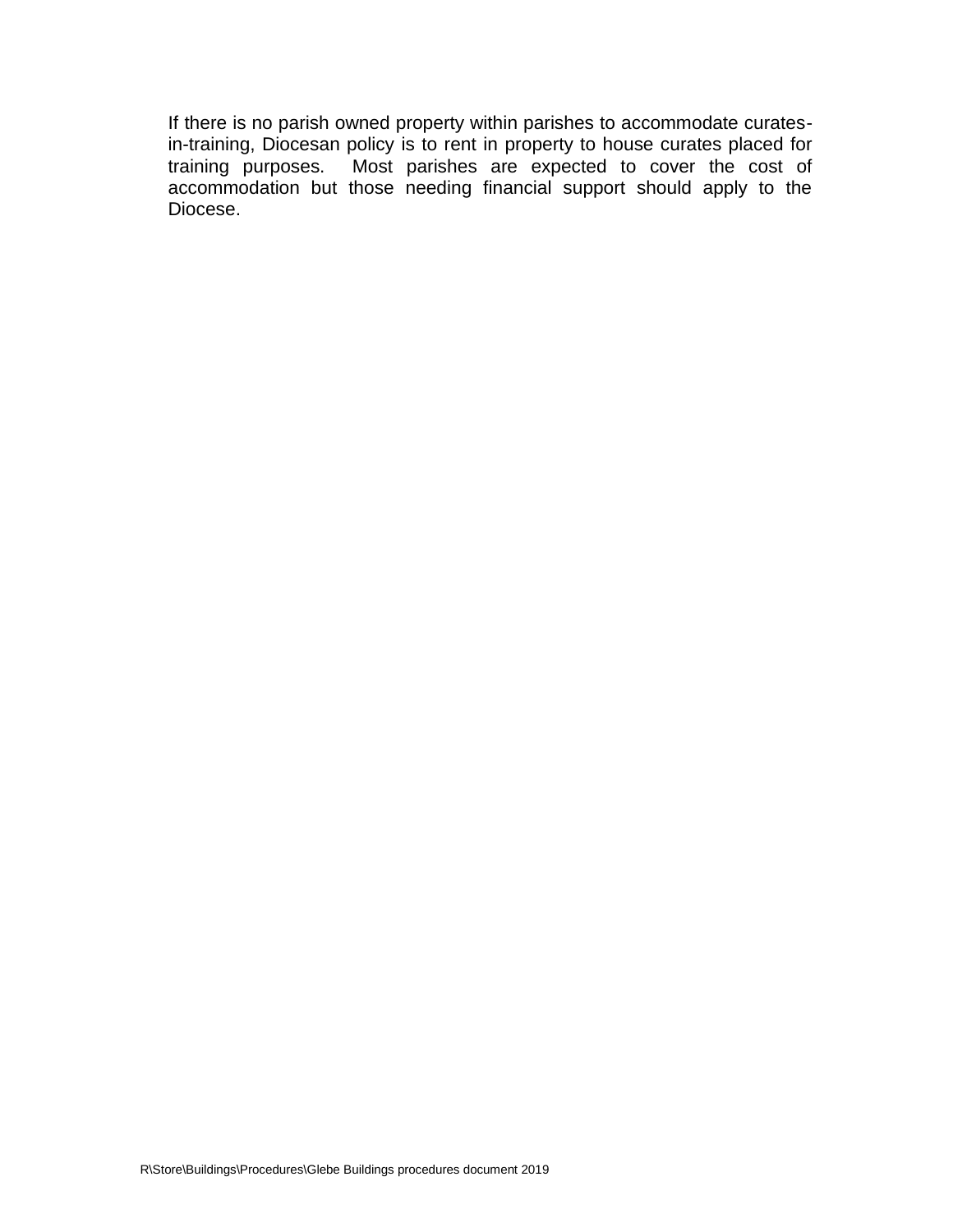# **15 HEALTH AND SAFETY**

#### *i Asbestos*

Asbestos-based products were used extensively during the 1950s and 1960s in residential dwellings. The use of asbestos-based construction materials was not banned until recent times, therefore there are still a number of properties within the Diocese which may contain asbestos-based construction materials. The Buildings department maintains a regularly updated asbestos register, which identifies properties where asbestos has been found, or is suspected to have been used. Should the occupier of the house be planning any minor works, such as decoration etc on the house or suspect that an item which contains asbestos has been damaged, they should notify the Diocesan Surveyor immediately. It should be noted that as long as asbestos-based building materials are left undisturbed, they do not pose a hazard to health. During major refurbishment works on existing properties, the Board will arrange for a full asbestos survey to be carried out and any subsequent asbestos which is uncovered will be removed.

# *ii Lead in Paint*

Older properties may have been decorated using lead-based paint products and the occupier of the house is warned to take care when carrying out decoration works, as the sanding or burning off of paint which contains lead can be hazardous to health. If in doubt, please contact the Diocesan Surveyor prior to carrying out decoration works.

#### *iii Electrical Works*

Periodical electrical checks are carried out on all Diocesan property to ensure that the fixed wiring installation is in a safe condition. Any alterations to the electrical installation of a dwelling should only be carried out by a qualified approved electrician and all works must be authorised or approved by the Diocesan Surveyor. Any electrical problems associated with domestic appliances such as washing machines, dishwashers, fridges etc. are the responsibility of the occupant, as is the disposal of these items when they are replaced or the house is vacated.

#### *iv Invasive Plants/Hazardous Plants*

Over the past few years, a number of invasive/hazardous plants have come to light in Diocesan properties. Some of these can cause severe irritation or skin blistering (Giant Hogweed) or the more common, invasive plant - Japanese Knotweed, a bamboo-like plant which can grow rapidly and cause structural damage to existing buildings and